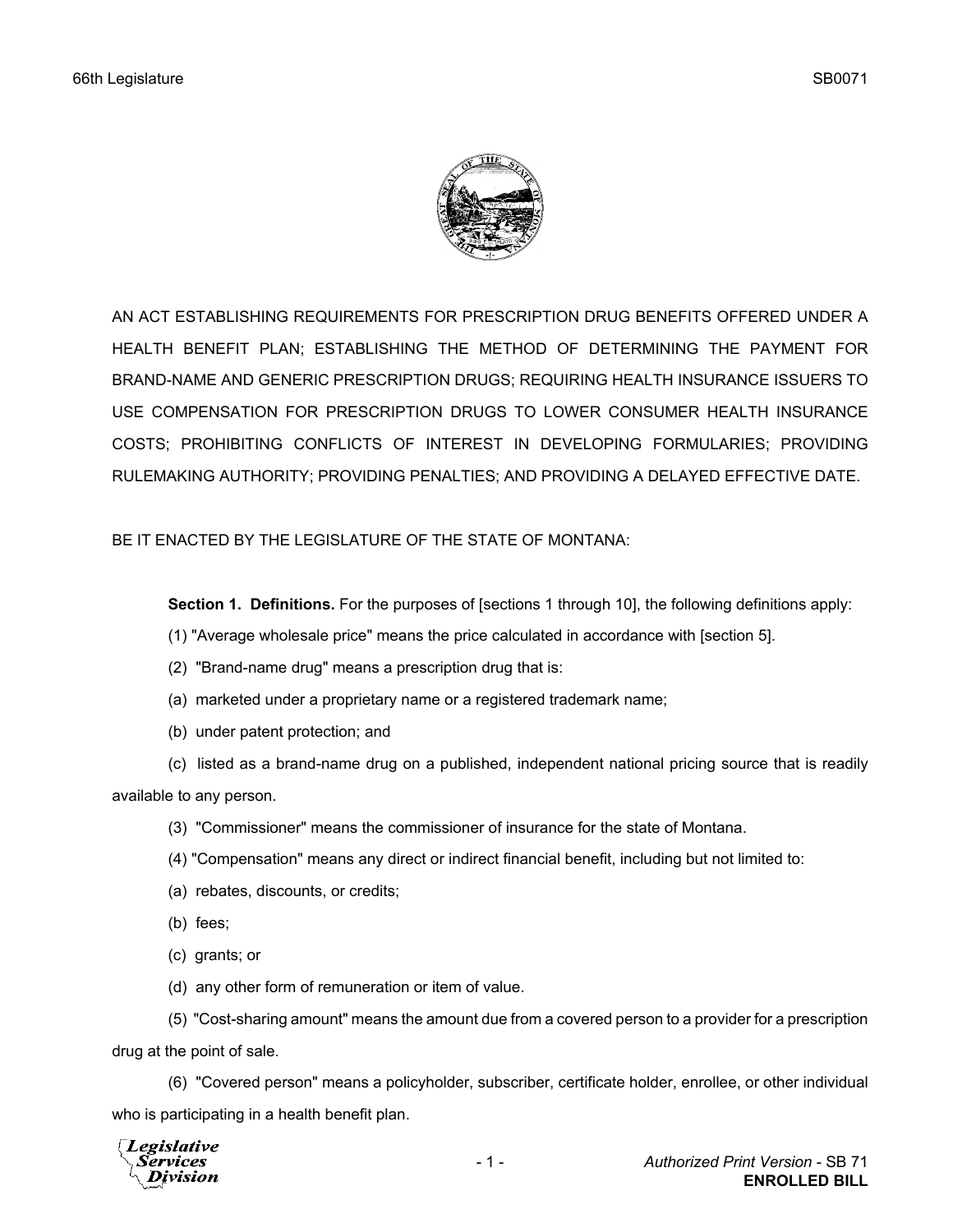SB0071

(7) "Dispensing fee" means the price a provider has agreed to accept for dispensing a prescription drug for a covered person.

(8) "Formulary" means a list of the prescription drugs and their related coverage and benefit levels that a health insurance issuer will cover under a health benefit plan.

(9) "Generic drug" means a prescription drug, whether identified by its chemical, proprietary, or nonproprietary name, that is:

(a) therapeutically equivalent to a brand-name drug in dosage, safety, strength, method of consumption, quality, performance, and intended use;

(b) not under patent protection; and

(c) listed as a generic drug on a published, independent national pricing source that is readily available to any person.

(10) "Health benefit plan" means health insurance coverage offered to individuals in the individual market.

(11) "Ingredient cost" means the price a provider has agreed to accept for a prescription drug, excluding the dispensing fee and cost-sharing amount.

(12) "Labeler" means a person who is engaged in the practice of label prescription drugs as governed by 21 U.S.C. 321 and 21 CFR, part 201.

(13) "Manufacturer" has the meaning provided in 37-7-602.

(14) "Maximum allowable cost" means the maximum amount a health insurance issuer will pay a provider

for a generic drug or a brand-name drug that has at least one generic alternative available.

(15) "Prescription drug" has the meaning provided in 37-7-101.

(16) "Provider" means:

(a) a pharmacist licensed pursuant to Title 37, chapter 7;

(b) a pharmacy subject to regulation under Title 37, chapter 7;

(c) a pharmacy located outside this state that:

(i) ships, mails, or delivers by any lawful means a prescription drug to a resident of this state pursuant to a legally issued prescription;

(ii) provides to a resident of this state information on drugs or devices that may include but is not limited to advice relating to therapeutic values, potential hazards, and uses; or

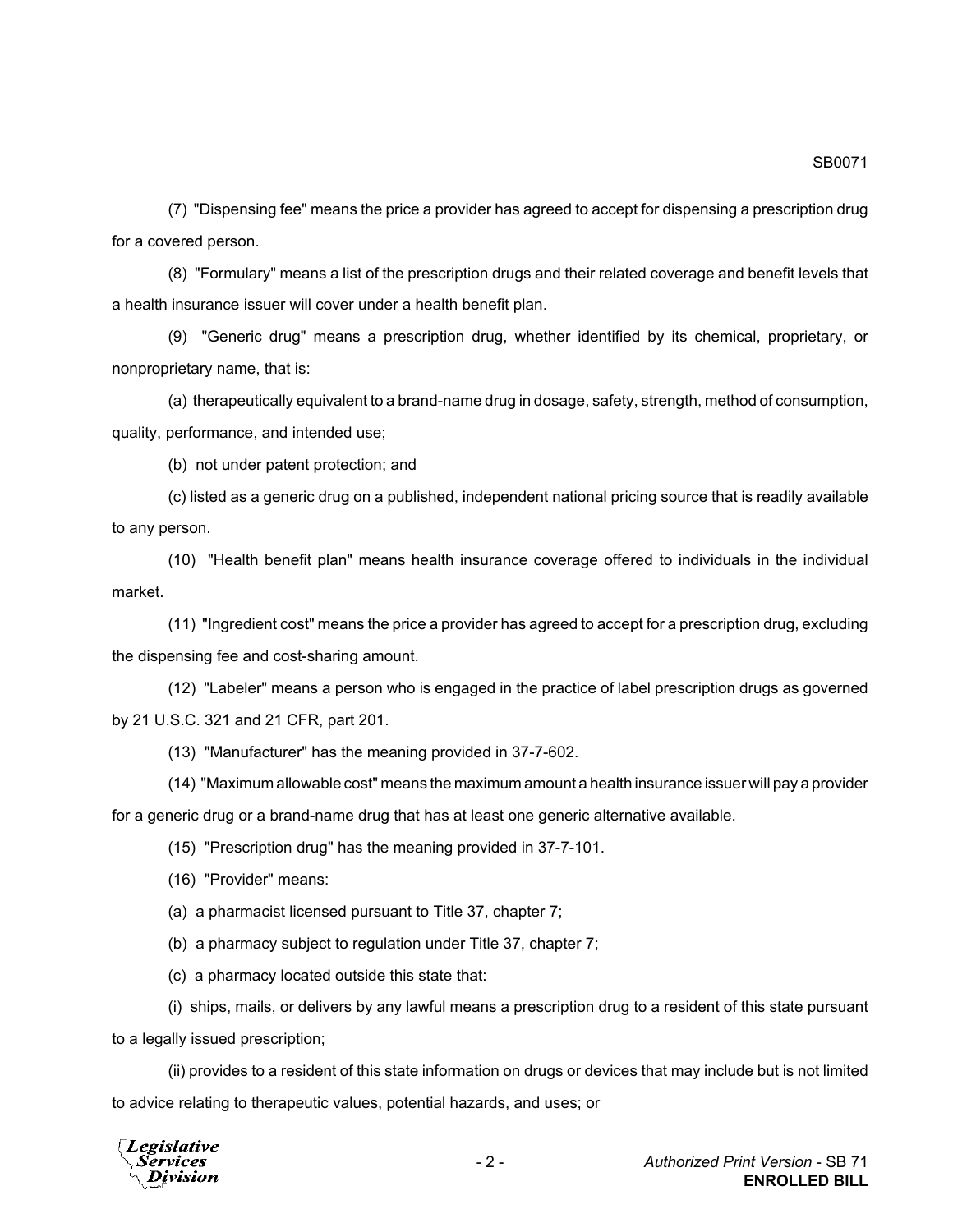(iii) counsels pharmacy patients residing in this state concerning adverse and therapeutic effects of drugs;

(d) any other person licensed under Title 37 or Title 50 to dispense prescription drugs for remuneration, subject to the limitations of 37-2-102 and 37-2-103.

(17) "Repackager" has the meaning provided in 37-7-602.

(18) "Retail pharmacy network" means the providers who:

(a) have contracted with an entity that is providing or administering a health benefit plan to fill and sell prescription drugs under the health benefit plan; and

(b) have a physical, storefront location in this state.

(19) "Wholesale distributor" has the meaning provided in 37-7-602.

**Section 2. Applicability and scope.** [Sections 1 through 10] apply to health insurance issuers that provide prescription drug benefits under a health benefit plan.

**Section 3. Health insurance issuer oversight and contracting responsibilities.** (1) A health insurance issuer shall monitor all activities carried out by or on behalf of the issuer under [sections 1 through 10] and is responsible for ensuring that all requirements of [sections 1 through 10] are met.

(2) If a health insurance issuer contracts with another person to perform activities required under [sections 1 through 10], the issuer shall monitor the person's activities and ensure that the person meets the requirements of [sections 1 through 10].

(3) A health insurance issuer may not enter into any contract or agreement or allow a person acting on its behalf to enter into any contract or agreement that would prohibit a provider from:

(a) offering a covered person the option of paying the cash price for the purchase of a prescription drug if the cash price is less than the covered person's cost-sharing amount; or

(b) providing information to a state or federal agency, law enforcement agency, or the commissioner when disclosure of the information is required by law.

(4) (a) A health insurance issuer shall provide an adequate retail pharmacy network for the provision of prescription drugs for its covered persons.

(b) An issuer may not include a mail-order pharmacy in its calculation of an adequate network.



or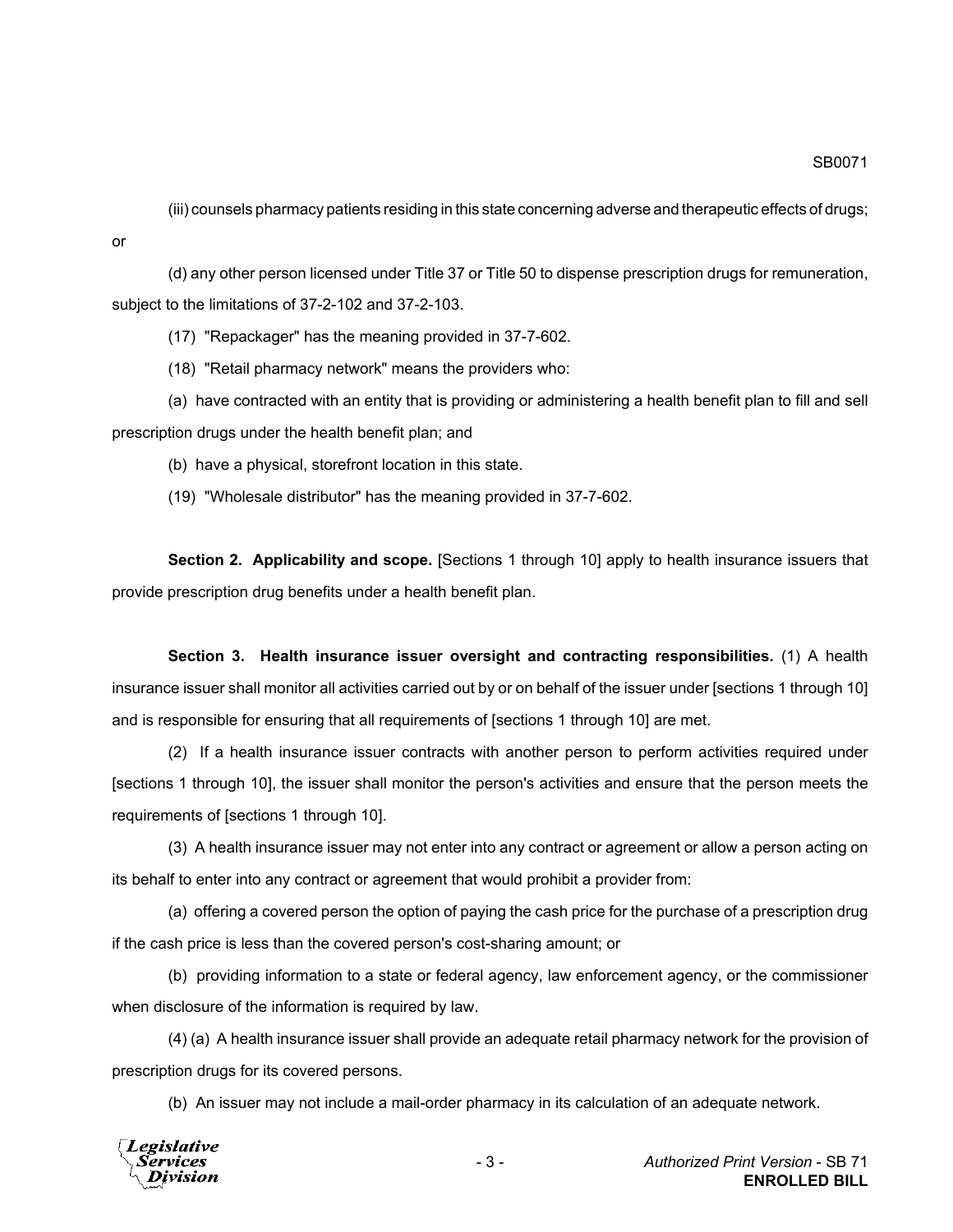**Section 4. Prescription drug payments -- confidentiality.** (1) A health insurance issuer shall, in accordance with the provisions of this section, establish the amount a health benefit plan pays a provider for a prescription drug covered by the plan.

(2) A health insurance issuer shall use a maximum allowable cost list to establish the maximum payment for a generic drug and for a brand-name drug that has at least one generic alternative available. The amount paid by a health insurance issuer for a prescription drug must be the same amount received by the provider.

(3) A health insurance issuer's maximum allowable cost list must be:

(a) reviewed and updated in accordance with 33-22-172;

(b) accessible to each provider in the issuer's retail pharmacy network at least once every 10 calendar days; and

(c) readily accessible by the commissioner upon request.

(4) A health insurance issuer shall use the average wholesale price to establish the maximum payment

for:

(a) a brand-name drug for which a generic alternative is not available; or

(b) a prescription drug that is not included on a maximum allowable cost list.

(5) (a) The amount paid by a health insurance issuer to a provider under contract with the health insurance issuer or an issuer's designee for dispensing a prescription drug must:

(i) consist of the ingredient cost and the dispensing fee, less any cost-sharing amount; and

(ii) be calculated at the point of sale.

(b) Only the dispensing provider may retain the payment described in this subsection (5).

(6) A dispensing provider may not be denied payment or be subjected to a reduced payment retroactively unless the original claim was submitted fraudulently or in error.

(7) If the commissioner accesses a health insurance issuer's maximum allowable cost list as allowed under [sections 1 through 10], the commissioner shall treat the maximum allowable cost list as confidential except:

(a) as provided in 33-1-311; or

(b) to the extent the commissioner uses a health insurance issuer's maximum allowable cost list in any examination or investigation of any activities governed by [sections 1 through 10].

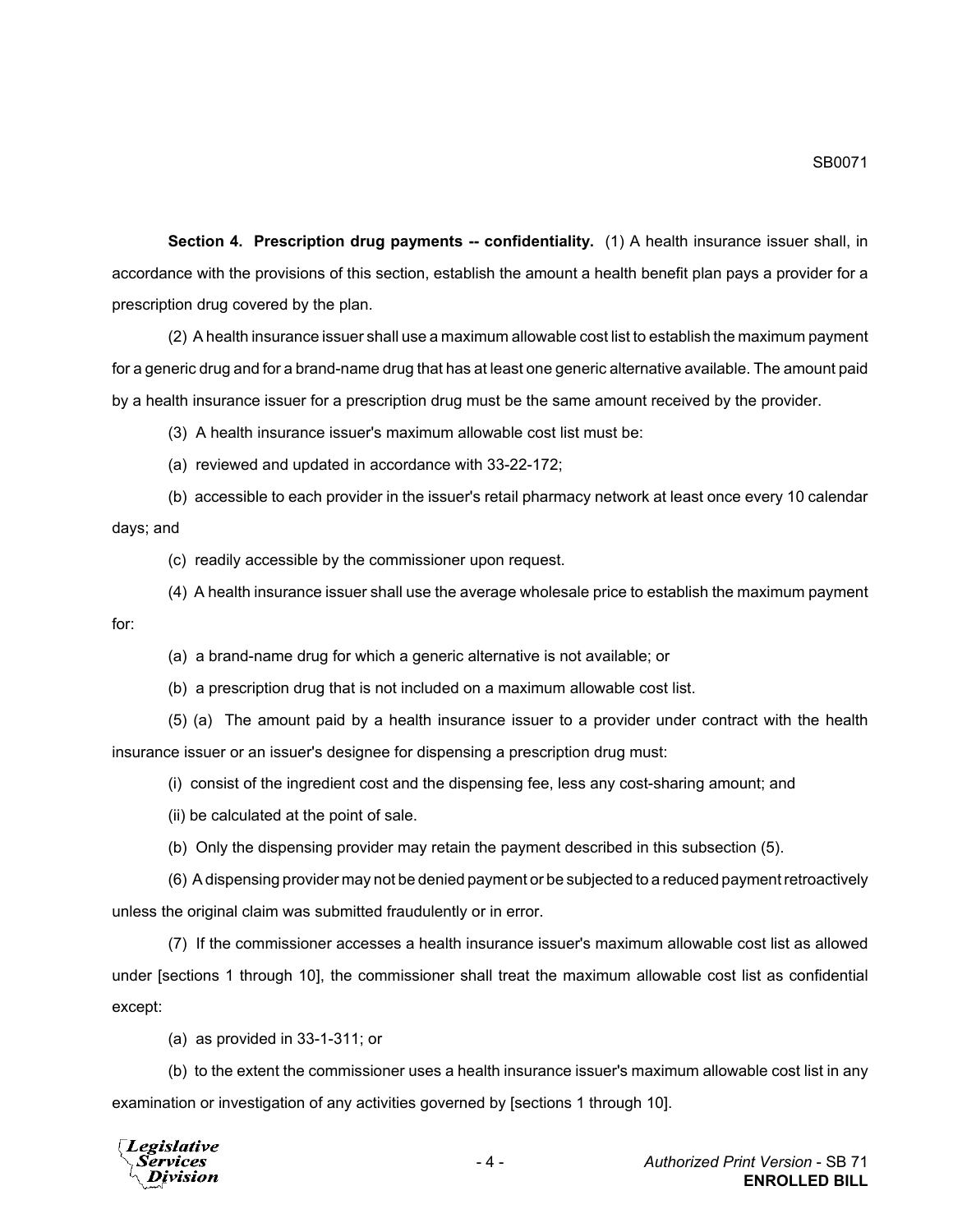**Section 5. Use of average wholesale cost -- calculation -- limitations.** (1) For the purposes of [sections 1 through 10], the average wholesale price of a prescription drug must reflect the price identified by a published, independent national pricing source for the quantity of the drug dispensed on the date it was dispensed.

(2) A health insurance issuer shall maintain records for each prescription drug transaction paid under a health benefit plan. The records must identify:

(a) the national drug code number for the prescription drug for the quantity of the prescription drug that was dispensed; and

(b) the average wholesale price listed by the published, independent national pricing source for the identified drug on the date it was dispensed.

(3) If a health insurance issuer uses the average wholesale price to establish the cost of the drug for the purposes of [section 4], the issuer:

(a) may, except as provided in subsection (4), use only one published, independent national pricing source during each calendar year;

(b) shall use the same published, independent national pricing source when negotiating payment rates for each provider; and

(c) shall identify on its website the name of the published, independent national pricing source used to determine the average wholesale price.

(4) An issuer may use more than one published, independent national pricing source in a calendar year only if the original national pricing source is no longer available.

**Section 6. Use of compensation to lower premiums.** (1) All compensation remitted by or on behalf of a manufacturer, labeler, repackager, or wholesale distributor that is directly or indirectly related to a health benefit plan must be remitted to and retained by the health benefit plan and used to lower health benefit plan premiums for covered persons.

(2) Beginning March 1, 2021, a health insurance issuer shall file with the commissioner on or before March 1 of each year an annual report in a manner and form established by rule demonstrating how the health insurance issuer has complied with subsection (1).

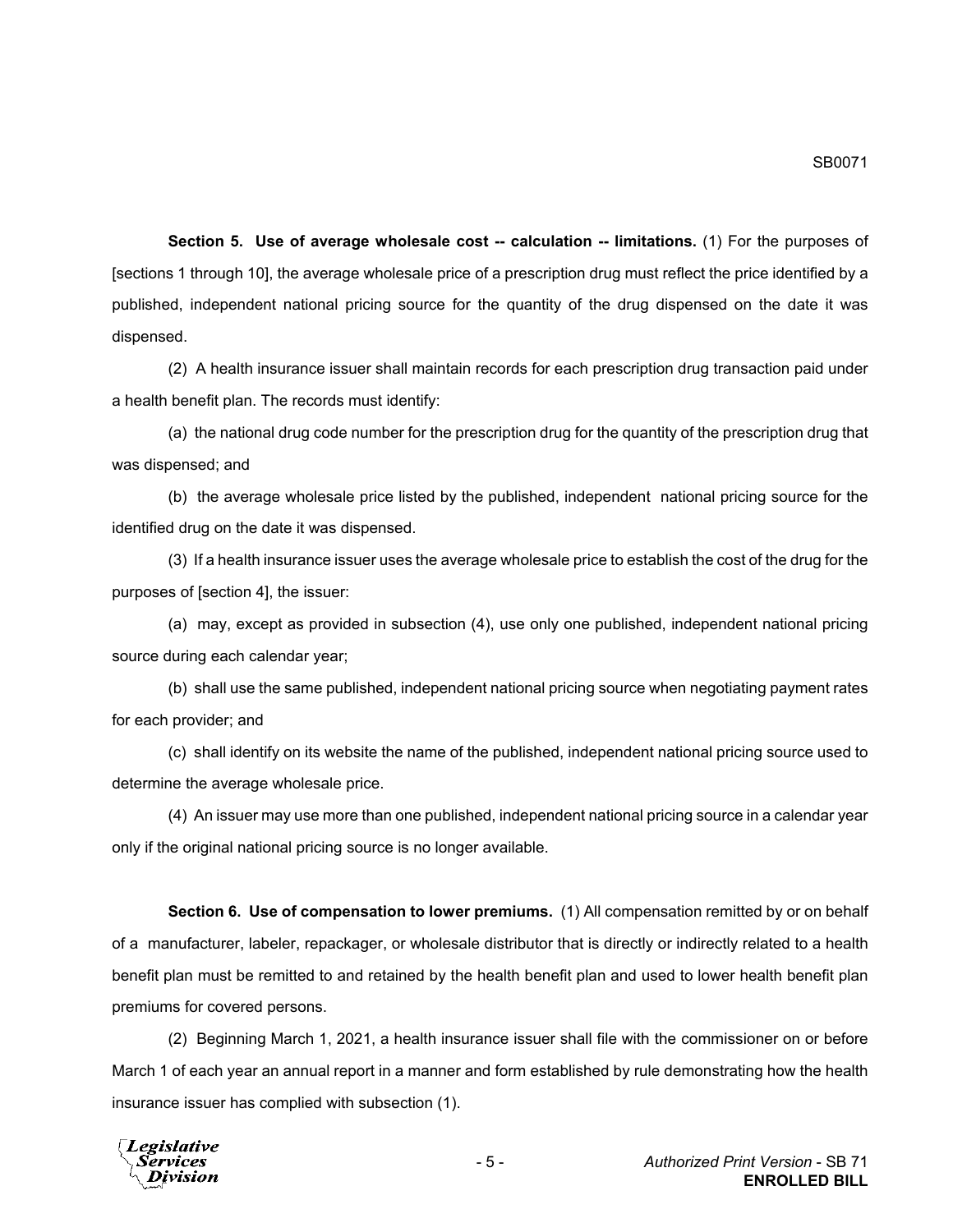**Section 7. Prescription drug formularies -- development -- prohibition on conflicts of interest - availability.** (1) A health insurance issuer shall prohibit conflicts of interest for any committee or other entity established to develop a formulary for a health benefit plan by ensuring, at a minimum, that:

(a) no person involved with the committee or entity:

(i) is employed or compensated by a manufacturer, labeler, repackager, or wholesale distributor while serving on the committee or entity;

(ii) was employed or compensated by a manufacturer, labeler, repackager, or wholesale distributor in the 12-month period before the person's involvement with the committee or entity;

(iii) receives any other remuneration, funding, or other item of value from a manufacturer, labeler, repackager, or wholesale distributor during the person's involvement with the committee or entity; and

(b) the committee or entity does not receive any remuneration, funding, or other item of value from a manufacturer, labeler, repackager, or wholesale distributor.

(2) A health insurance issuer shall provide electronic access to the formulary developed for a health benefit plan and covered persons.

(3) The information provided for a formulary must include:

(a) an indication of whether each drug on the formulary is a preferred drug for purposes of coverage under the plan;

(b) an indication of whether each drug on the formulary requires prior authorization or is subject to other limitations on coverage; and

(c) if the issuer uses a tiered formulary, the tier in which the drug has been placed.

(4) The information provided for applicable benefit levels must include:

(a) the cost-sharing amount, if any, for each drug; and

(b) whether the drug is subject to a deductible, and if so, the amount of the deductible.

(5) The information required under subsections (3) and (4) must be made available to a covered person in writing upon request.

(6) A health insurance issuer shall review brand-name drugs newly approved by the United States food and drug administration for inclusion on the formulary of a health benefit plan no later than 90 days after approval by the United States food and drug administration.

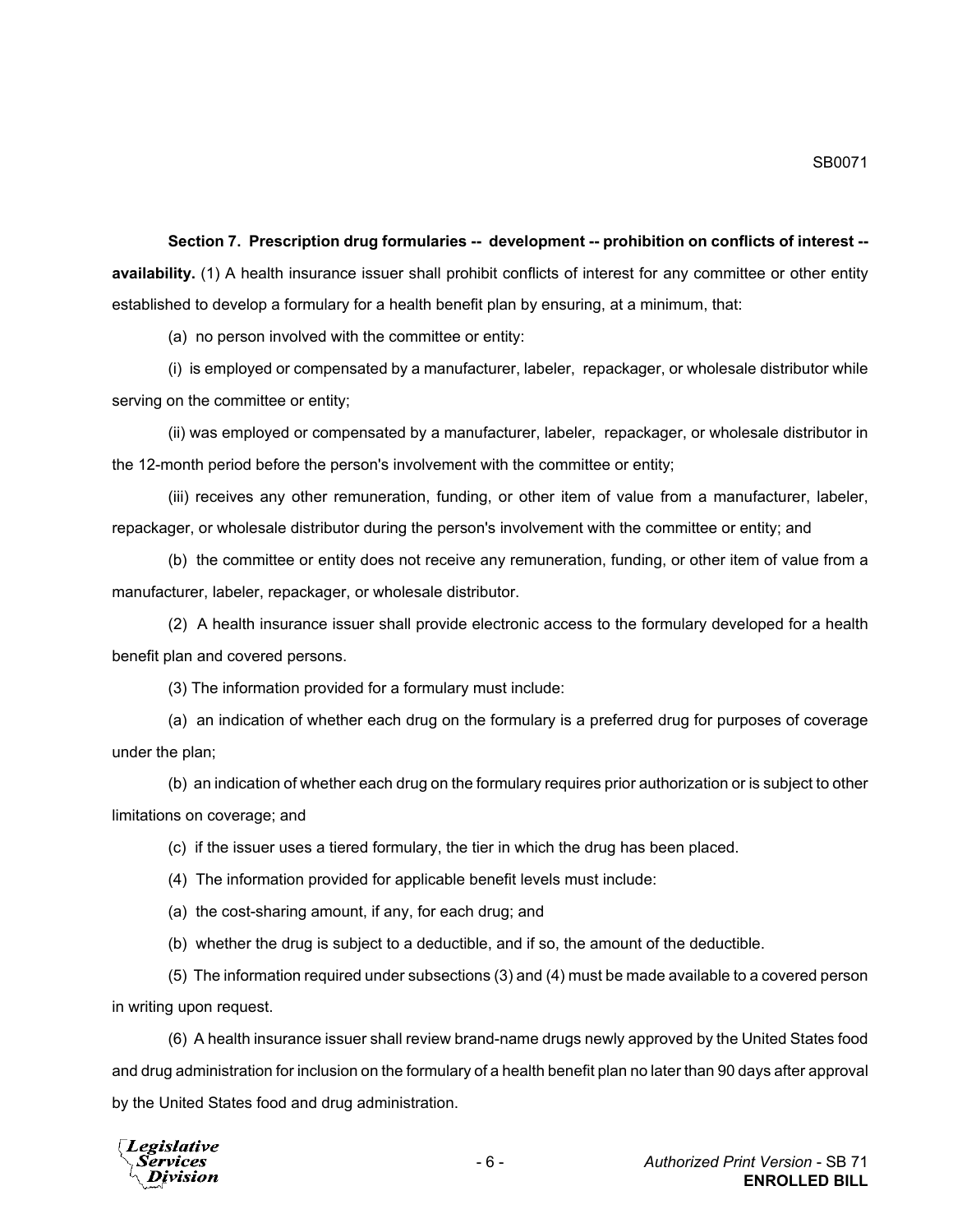**Section 8. Health insurance issuer data -- audits.** (1) (a) A health insurance issuer shall maintain and have access to all data related to the administration and provision of prescription drug benefits under a health benefit plan, including but not limited to:

(i) the names, addresses, member identification numbers, protected health information, and other personal information of covered persons; and

(ii) all contracts, documentation, and records, including transaction and pricing data, related to the dispensing of prescription drugs for covered persons.

(b) An issuer is entitled to audit all transaction records related to the administration and provision of prescription drug benefits at a location of its choosing and with an auditor of its choosing.

(2) Any sale or transaction involving the transfer of records, information, or data described in subsection (1) must be made in accordance with the Health Insurance Portability and Accountability Act of 1996 and related federal regulations and the Health Information Technology for Economic and Clinical Health Act and related federal regulations.

(3) A health insurance issuer shall retain all records, contracts, documents, and data governed by [sections 1 through 10], including the records, contracts, documents, and data described in subsection (1) and any related audit records, for at least 5 years in accordance with prudent standards of insurance recordkeeping.

(4) The commissioner may access a health insurance issuer's records, contracts, documents, and data upon request or for examination, audit, or inspection. Any confidential information contained in the records, contracts, documents, and data remains confidential as required by law except that the commissioner may use the records, contracts, documents, and data in any proceedings involving the health insurance issuer, the issuer's designee, or any other person performing an activity governed by [sections 1 through 10].

**Section 9. Rulemaking.** The commissioner shall adopt rules establishing:

- (1) the retail network adequacy requirements of [section 3];
- (2) the manner for filing and form of the report required under [section 6]; and
- (3) the requirements for online publication of a health insurance issuer's formulary.

**Section 10. Penalties.** The commissioner may impose a fine in accordance with 33-1-317 and 33-1-318

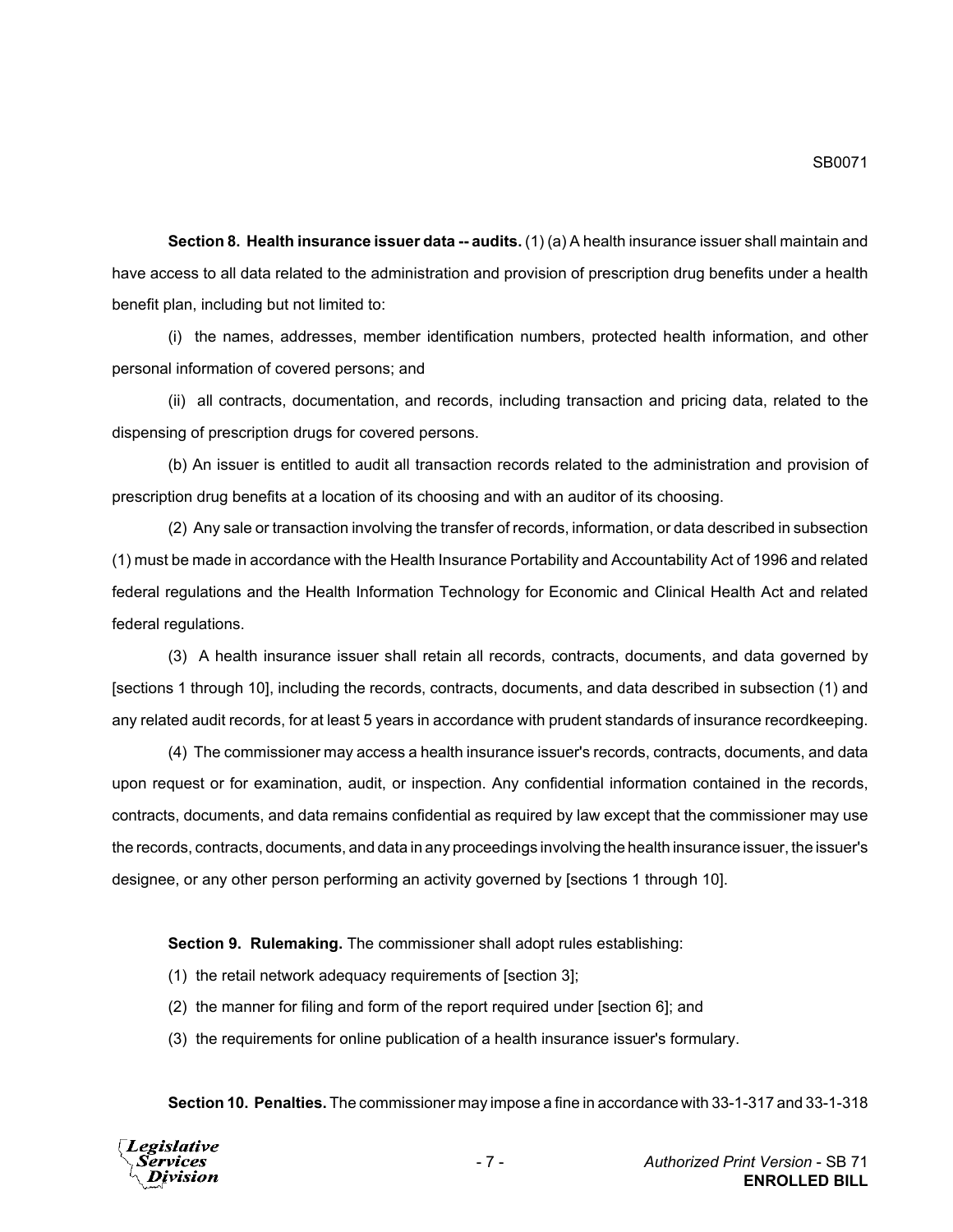for:

(1) a violation of [sections 1 through 10]; or

(2) the refusal or failure of a health insurance issuer, issuer's designee, or any other person performing an activity governed by [sections 1 through 10] to:

(a) provide records, contracts, documents, or data governed by [sections 1 through 10] within 30 business days of the commissioner's request; or

(b) submit to an examination, audit, or inspection by the commissioner.

**Section 11. Codification instruction.** [Sections 1 through 10] are intended to be codified as an integral part of Title 33, chapter 22, and the provisions of Title 33, chapter 22, apply to [sections 1 through 10].

**Section 12. Saving clause.** [This act] does not affect rights and duties that matured, penalties that were incurred, or proceedings that were begun before [the effective date of this act].

**Section 13. Severability.** If a part of [this act] is invalid, all valid parts that are severable from the invalid part remain in effect. If a part of [this act] is invalid in one or more of its applications, the part remains in effect in all valid applications that are severable from the invalid applications.

**Section 14. Effective date.** [This act] is effective January 1, 2020.

- END -

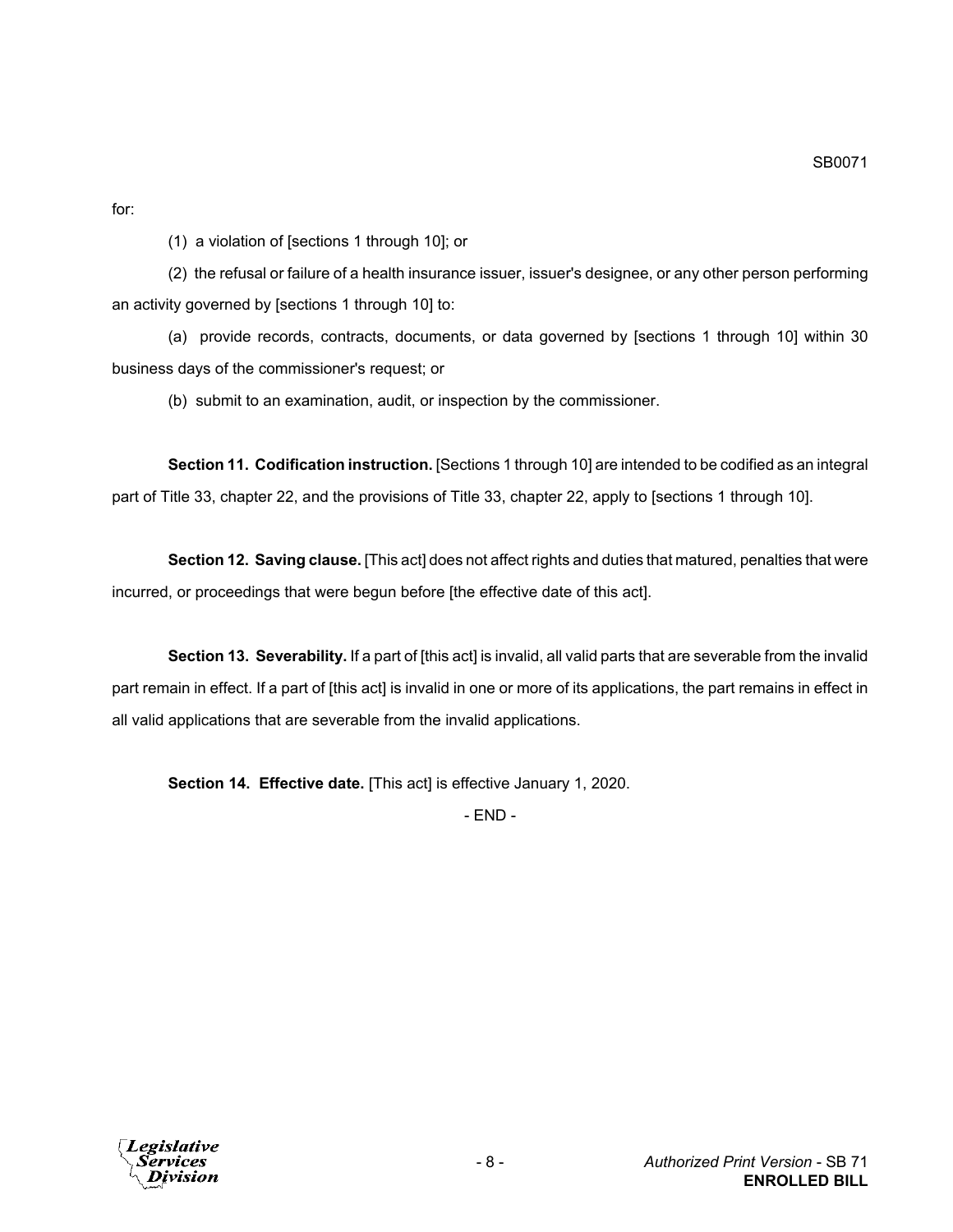I hereby certify that the within bill, SB 0071, originated in the Senate.

## President of the Senate

| Signed this | day     |
|-------------|---------|
| of          | , 2019. |

Secretary of the Senate

Speaker of the House

| Signed this | dav     |
|-------------|---------|
| оf          | , 2019. |